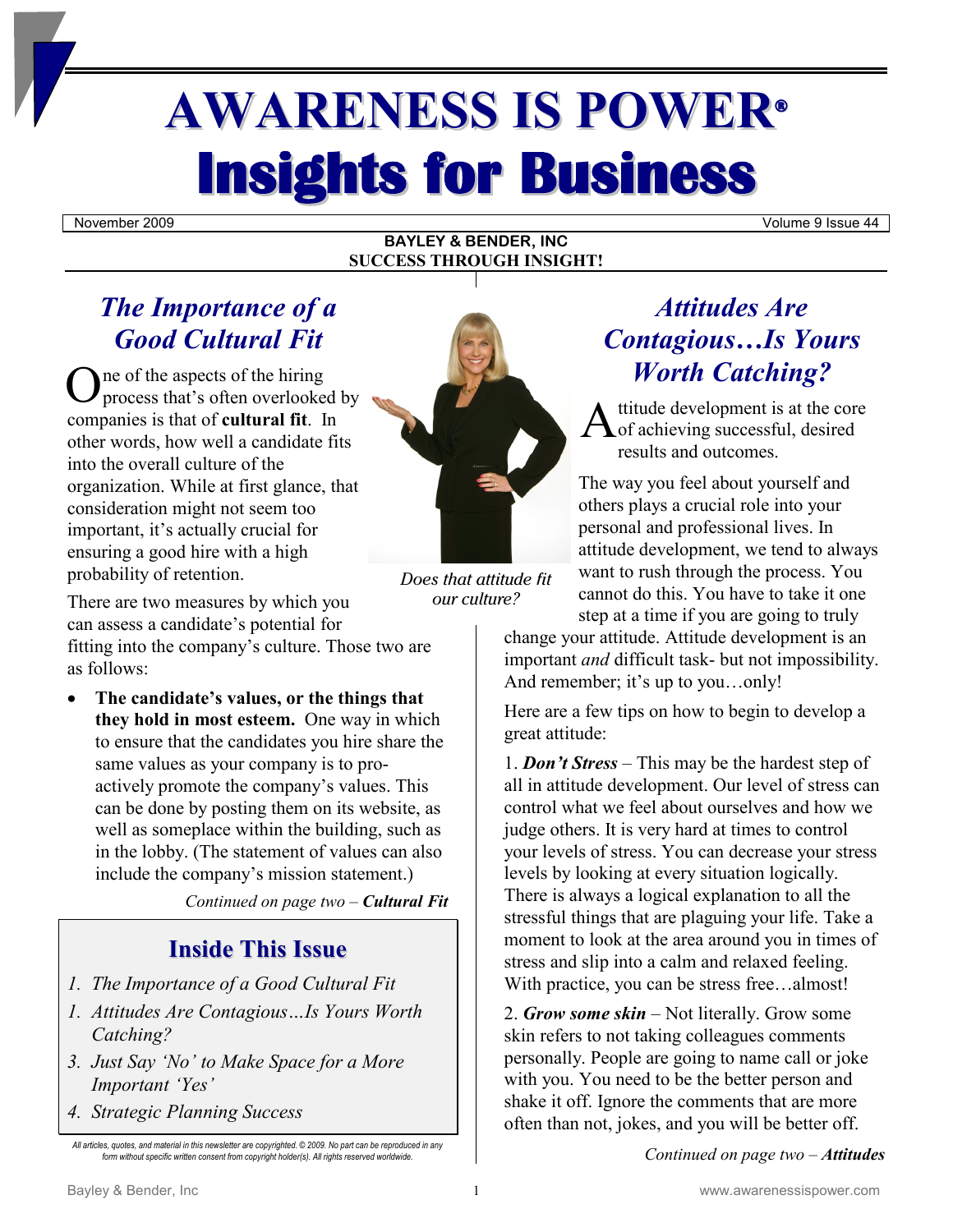## *Continued from page one – Cultural Fit*

• **The manner in which the candidate likes to work.** This pertains to their "preference for production" and how it stacks up against the company's standard operating procedures. Do they prefer to work alone? Or do they thrive in a more cooperative atmosphere? If there isn't a match between the candidates's most

efficient mode of operation and the company's, problems could arise.



#### **Making a good hire a bad one**

There's no doubt that talent and skill set are important components in determining

who to hire. In fact, it could even be said that those are the main factors in the decision-making and hiring process. However, it would be a critical mistake to not take into consideration the importance of a good cultural fit.

Without such a fit, a potentially good hire can sour over time. The employee will gradually become less productive, less motivated, and less likely to remain engaged in their position. All that means, of course, that they're a prime candidate to leave, which is exactly what you **don't** want.

*If you have any questions about this article, or about how we can help you with your current hiring needs, contact us at 301-439-8317 or email [aip@awarenessispower.com.](mailto:aip@awarenessispower.com)*

*Copyright protected, Sorrell Associates, LLC all rights reserved worldwide. © 2009 Gary Sorrell* 

# **A Little Humor: Eager to Impress the Boss**

A young executive was leaving the office late one evening when he found the CEO standing in front of a shredder with a piece of paper in his hand.

"Listen," said the CEO, "this is a very sensitive and important document here, and my secretary has gone for the night. Can you make this thing work?"

"Certainly," said the young executive. He turned the machine on, inserted the paper, and pressed the start button.

"Excellent, excellent!" said the CEO as his paper disappeared inside the machine. "I just need one copy."



### *Continued from page one – Attitudes*

It is hard to "turn the other cheek", but it is more important that if you are going to make any change toward attitude development, you need to be able to just ignore the comments and move on. When you do, you can easily move on to the second hardest thing to do in attitude development. This is

to control your temper.

3. *Calm your temper* –

You need to be able to calm your temper if you are going to change your attitude. There are times in which we almost achieve complete change in our attitudes of others and then our tempers explode. This is partially due to our



behavioral make up. Some people have short fuse tempers while others have long fuse tempers. It doesn't matter what fuse you have, only that you are able to control it. Attitude development is very hard at times, but it can be achieved if you are willing to take the extra energy and take care of the little issues that trigger your temper. When you have taken out those triggers you can begin to see your change of attitude.

4. *Read daily affirmations* – affirmations are positive statements you tell yourself. These affirmations will help you with all the steps above

and in times of self doubt. Positive affirmations will go a long way in keeping a positive attitude for years to come.



# *"It is your attitude that is going to hold you back or catapult you to achieving your goals and success!"*

 $\sim$  Gary Sorrell

Your attitude determines your altitude in life. *How high do you want to go?*

*Copyright 2009, Sorrell Associates, LLC* 

*The secret of success in life is for (one) to be ready for opportunity when it comes.*

*~ Benjamin Disraeli*

Bayley & Bender, Inc **2** 2 and 2 www.awarenessispower.com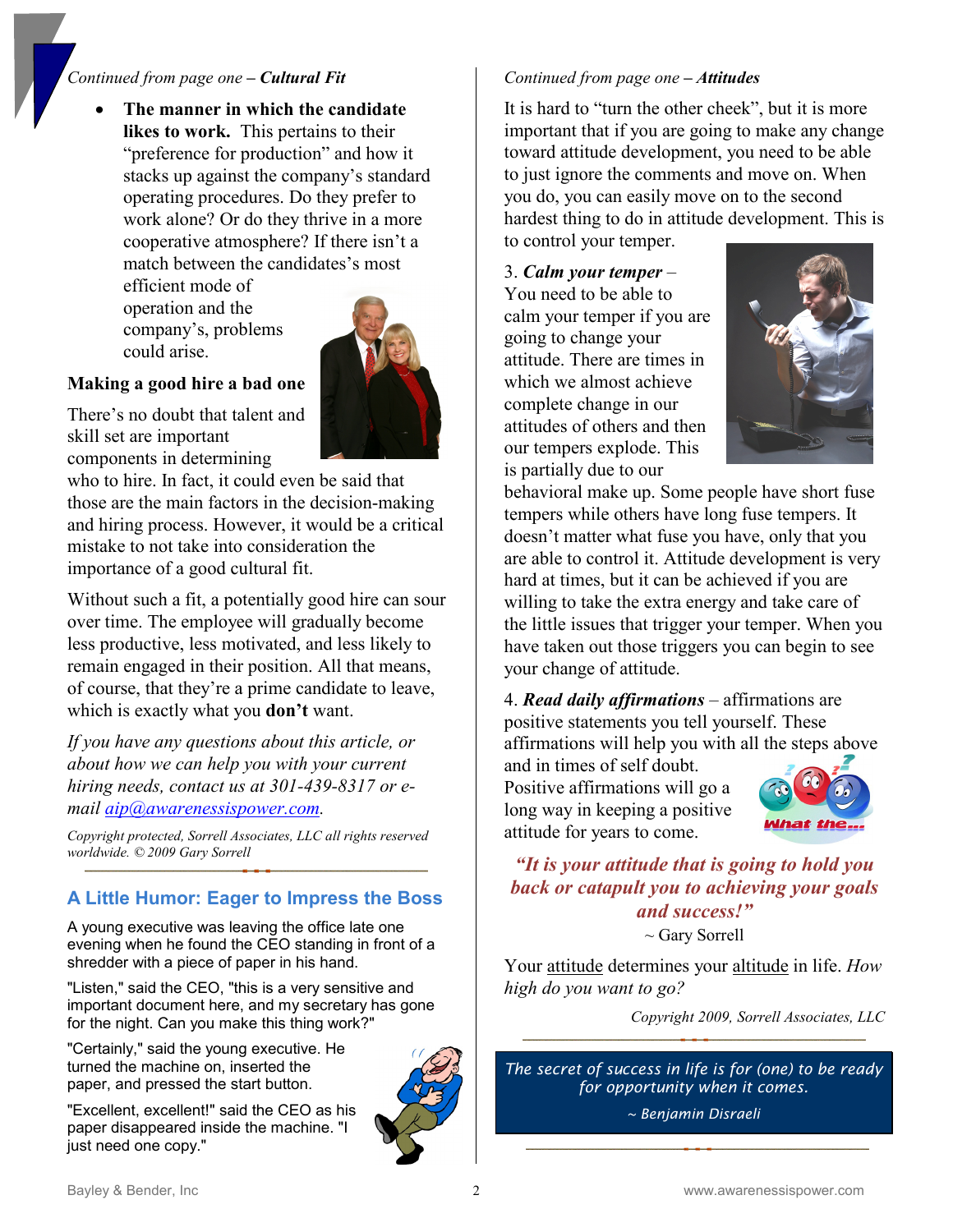# *Just Say 'No' to Make Space for a More Important 'Yes'*

oday, you are bombarded with demands for your time. How are you handling the choices? To what are you saying 'No' and 'Yes?' Do you still have the thought at the end of the day that T

"nothing got done?"

Here is a practice to increase your sense of professional accomplishment.

• Name the three to six critical expectations of your job. (Job Accountabilities)



- Prioritize those expectations and the percentage of time you should spend to do them well.
- Set yearly goals for each expectation.
- Plan your quarterly, monthly and weekly goals and tasks based on those yearly goals.
- Check daily and weekly on your progress toward your stated and continually updated goals.
- When something comes up that does not fit in those goals, delegate, ditch, or delay it.

It doesn't mean that the item is not important to someone; it just doesn't align with your current goals. You will be focusing on strategic activity (planning and preparation) and day-to-day legitimate deadlines. You will be skipping time wasters and those seductive activities that masquerade as important and urgent.

About 80% of you will justify why you should do something that doesn't align with your stated goals. However, those of you who have the discipline to manage time around key goals will reap great rewards and set a standard with colleagues that you are focused on your job expectations while at work, i.e., you are not easily distracted.

Say '**No**' to at least one non-essential item today.

*~ Elaine Gagné © Copyright protected. Engage Change.* www.engagechange.com





The National Archives and Records Administration (NARA) is the nation's record keeper. Of all documents and materials created in the course of business conducted by the United States Federal government, only 1%-3% are so important for legal or historical reasons that they are kept forever.

Those valuable records are preserved and are available to you, whether you want to see if they contain clues about your family's history, need to prove a veteran's military service, or are researching an historical topic that interests you.

Check it out at [www.archives.gov](http://www.archives.gov/)



# **CREATING A COACHING RELATIONSHIP**

- 1) Create a coaching contract that essentially says that you have permission to coach the person.
- 2) Find out what the person's sincere and honest intention is and align your intentions with it.
- 3) Give the other person the gift of your presence by setting a time and place to hold a coaching conversation.
- 4) The primary medium for all coaching intervention is conversation.
- 5) To have an empowering coaching relationship, you must recognize that people have the inherent creativity, intelligence, and tacit knowledge they need to succeed but may need help in gaining access to it.
- 6) Be willing to discuss the undiscussable.

Source: Robert Hargrove, Masterful Coaching, Pfeiffer & Company *(Smart Business Supersite)*



Visit Our Web Site at: [www.awarenessispower.com](http://www.awarenessispower.com/)

12 Issues For Only \$97

T H'E VATIONAL ARCHIVES CHIVES GOV